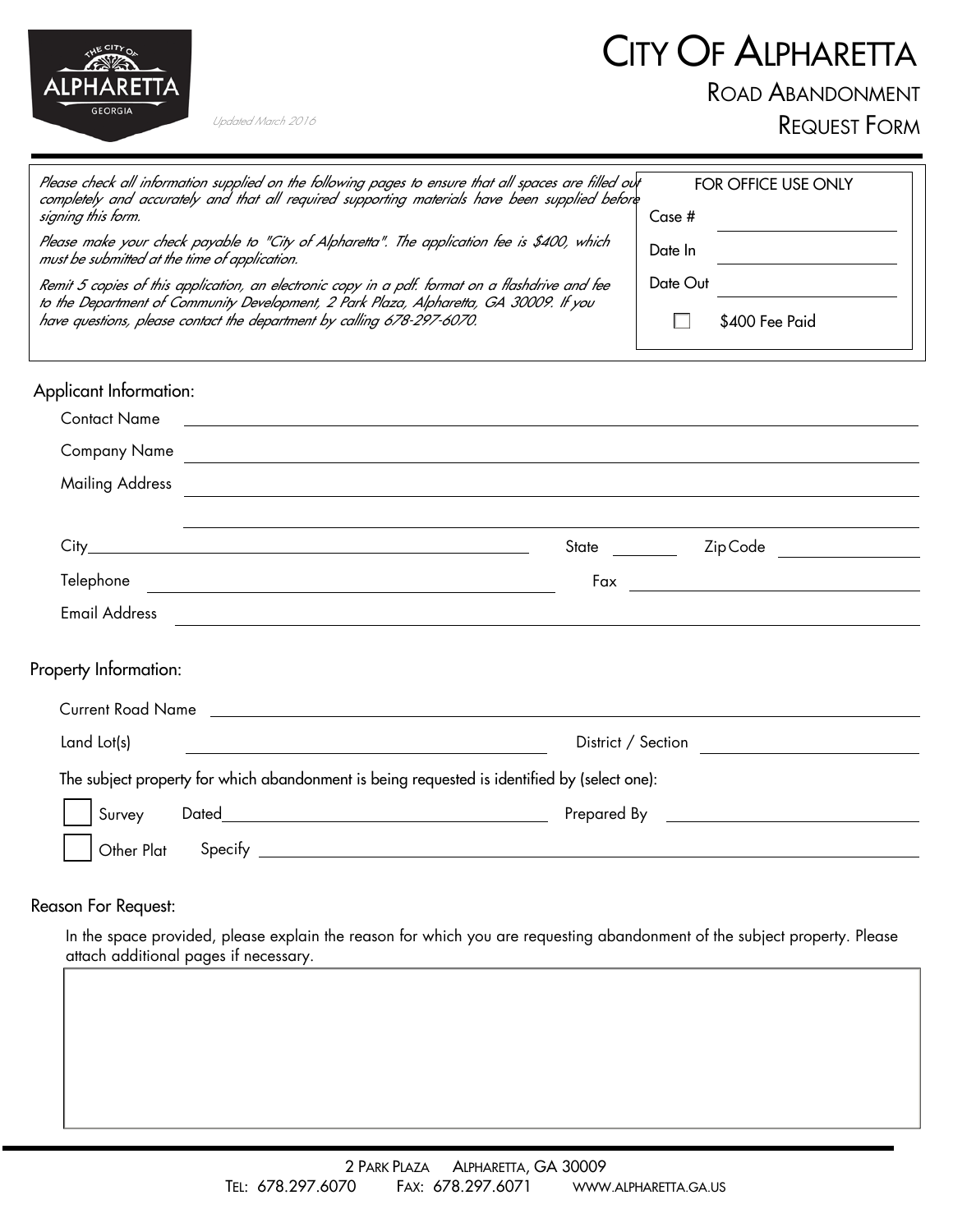Please list all property owners, including address and telephone number, who have property abutting the subject road. Attach additional pages as necessary.

| Name | Address | Telephone |
|------|---------|-----------|
|      |         |           |
|      |         |           |
|      |         |           |
|      |         |           |
|      |         |           |

Please list anyone, including address and telephone number, who presently resides on property abutting the subject road. Attach additional pages as necessary.

| Name | Address | Telephone |
|------|---------|-----------|
|      |         |           |
|      |         |           |
|      |         |           |
|      |         |           |
|      |         |           |

In the space provided, please describe the efforts that you have undertaken to notify the aforementioned property owners and residents of your request to abandon the subject road. If such notification was in writing, please attach a sample of the letter or other document used. If such notification was mailed, please attach proof of mailing.

| Is any of the property abutting the subject road for sale?<br>Is the sale of the property contingent upon the road abandonment? | Yes<br>Yes | No<br>No | N/A |  |
|---------------------------------------------------------------------------------------------------------------------------------|------------|----------|-----|--|